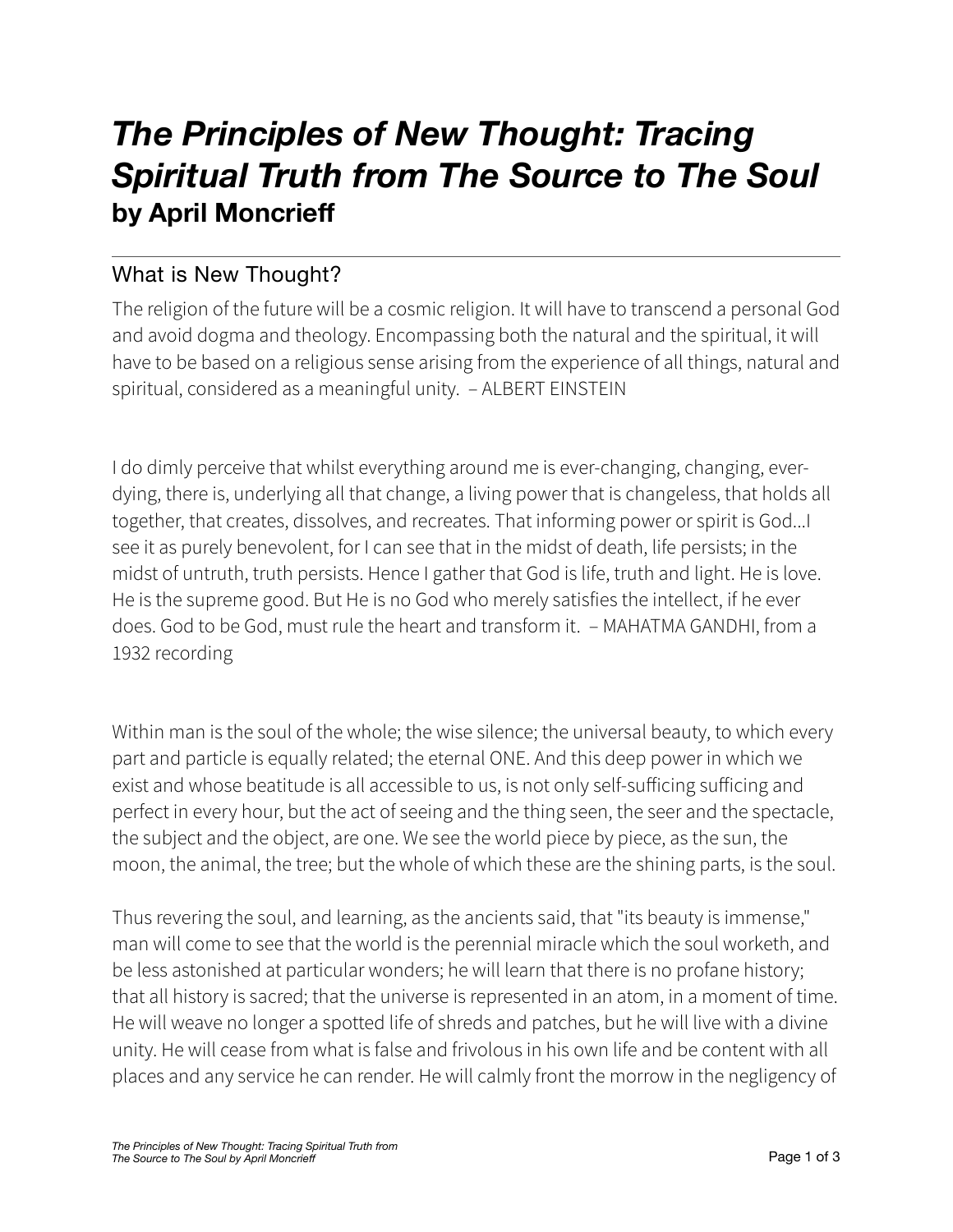that trust which carries God with it and so hath already the whole future in the bottom of the heart. – RALPH WALDO EMERSON, essay On The Oversoul

*Behold, I make all things new – JESUS* 

*The New Thought is the Christ thought made new by being applied and proved in every day a*ff*airs. – from the INTA Bulletin, December 15, 1916* 

Hitherto we have taken forms and conditions as the starting point of our thought and inferred that they are the causes of mental states; now we have learnt that the true order of the creative process is exactly the reverse, and that thought and feeling are the causes, and forms and conditions the effects. When we have learnt this lesson we have grasped the foundation principle on which individual specialization of the generic law of the creative process becomes a practical possibility.

New Thought, then, is not the name of a particular sect, but is the essential factor by which our own future development is to be carried on; and its essence consists in seeing the relation of things in a New Order. Hitherto we have inverted the true order of cause and effect; now by carefully considering the true nature of the Principle of Causation in itself *causa causans* as distinguished from *causa causata* we return to the true order and adopt a new method of thinking in accordance with it.

In themselves, this order and this method of thinking are not new. They are older than the foundation of the world, for they are those of the Creative Spirit itself; and all through the ages this teaching has been handed down through various forms, the true meaning of which has been perceived only by a few in each generation. But as the light breaks in upon any individual it is a new light to him, and so to each one in succession it becomes the New Thought. And when anyone reaches it he finds himself in a New Order. – Thomas Troward, The Dore Lectures on Mental Science

## Introduction

*Churchianity, by substituting creed for Christ and dogma instead of the divine facts of being, has stripped Love of her royal robes and has le*f *her standing an unheeded beggar in the universe of God. -Rev. W. Jolm Murray*